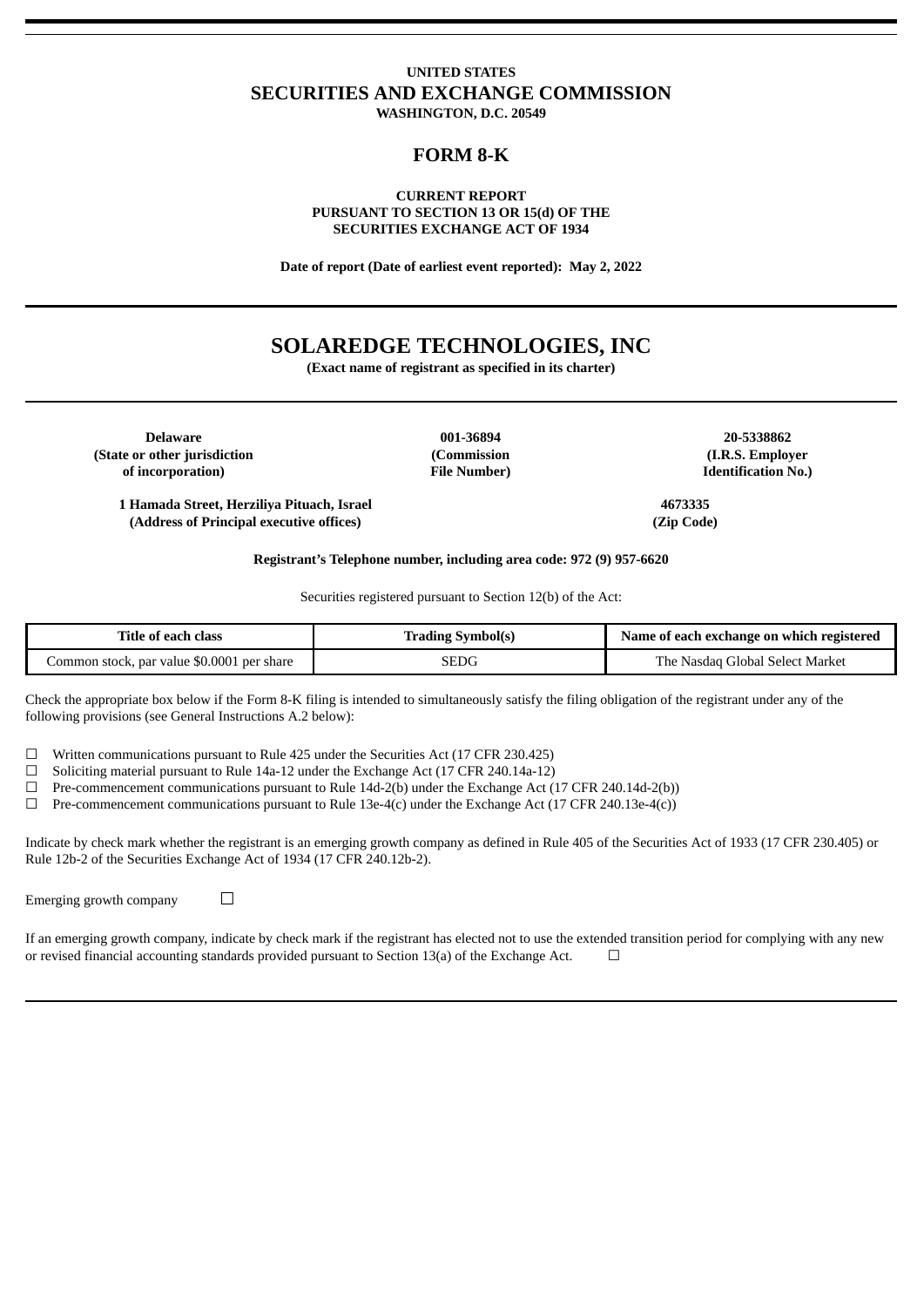# **Item 2.02. Results of Operations and Financial Condition.**

On May 2, 2022, SolarEdge Technologies, Inc. (the "Company") issued a press release announcing its financial results for the first quarter ended March 31, 2022. A copy of the press release is attached hereto as Exhibit 99.1 and is incorporated herein by reference.

In accordance with General Instruction B.2 of Form 8-K, this information, including the exhibits hereto, shall not be deemed "filed" for the purposes of Section 18 of the Securities Exchange Act of 1934 (the "Exchange Act") or otherwise subject to the liabilities of that section, nor shall such information, including the exhibits hereto be deemed incorporated by reference in any filing under the Securities Act of 1933, as amended, or the Exchange Act, except as shall be expressly set forth by specific reference in such filing.

### **Item 9.01. Financial Statements and Exhibits**

| <b>Exhibit No.</b> Description |                                                                                                                       |
|--------------------------------|-----------------------------------------------------------------------------------------------------------------------|
|                                | Exhibit 99.1 Press release May 2, 2022                                                                                |
|                                | Exhibit 104 Cover Page Interactive Data File - the cover page XBRL tags are embedded within the Inline XBRL document. |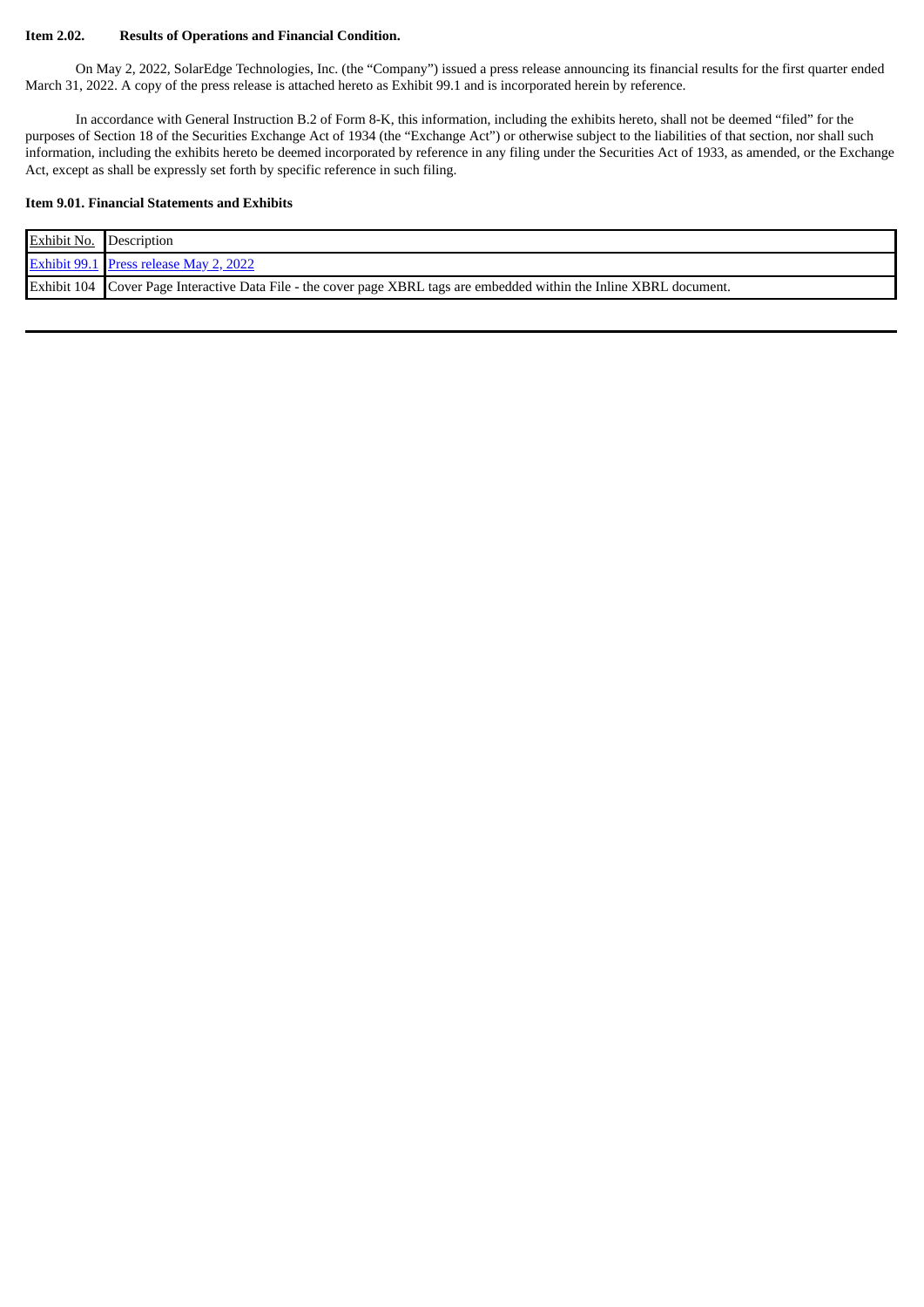# **SIGNATURE**

Pursuant to the requirements of the Securities Exchange Act of 1934, the registrant has duly caused this report to be signed on its behalf by the undersigned hereunto duly authorized.

SOLAREDGE TECHNOLOGIES, INC.

Date: May 2, 2022 By: /s/ Ronen Faier Name: Ronen Faier Title: Chief Financial Officer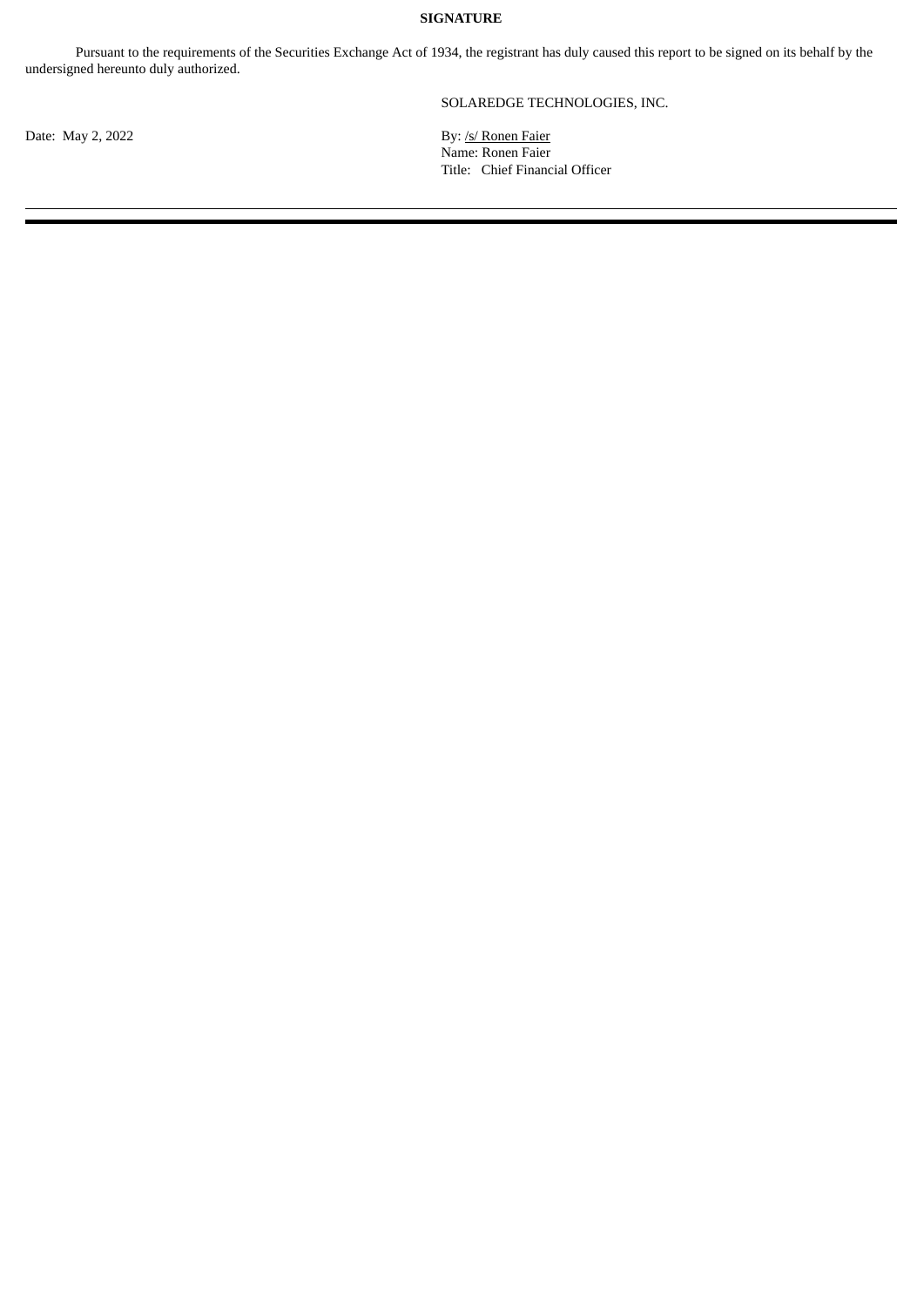<span id="page-3-0"></span>

# **SolarEdge Announces First Quarter 2022 Financial Results**

**MILPITAS, Calif. — May 2, 2022**. SolarEdge Technologies, Inc. (Nasdaq: SEDG), a global leader in smart energy technology, today announced its financial results for the first quarter ended March 31, 2022.

## **First Quarter 2022 Highlights**

- Record revenues of \$655.1 million
- Record revenues from solar segment of \$608.0 million
- GAAP gross margin of 27.3%
- Non-GAAP gross margin of 28.4%
- Gross margin from solar segment of 30.2%
- GAAP net income of \$33.1 million
- Non-GAAP net income of \$68.8 million
- GAAP net diluted earnings per share ("EPS") of \$0.60
- Non-GAAP net diluted EPS of \$1.20
- 2.13 Gigawatts (AC) of inverters shipped

"We are pleased with our record revenues for the first quarter which represent 62% growth from the first quarter of last year and which are driven by record revenues in the United States and 14 countries in Europe," said Zvi Lando, Chief Executive Officer of SolarEdge. "We continue to demonstrate our operational capabilities by navigating the current supply chain environment to meet strong worldwide demand for our products, and continuing to build long-term manufacturing capacity to support our growing businesses."

### **First Quarter 2022 Summary**

The Company reported record revenues of \$655.1 million, up 19% from \$551.9 million in the prior quarter and up 62% from \$405.5 million in the same quarter last year.

Revenues from the solar segment were record \$608.0 million, up 21% from \$502.7 million in the prior quarter and up 62% from \$376.4 million in the same quarter last year.

GAAP gross margin was 27.3%, down from 29.1% in the prior quarter and down from 34.5% in the same quarter last year.

Non-GAAP gross margin was 28.4%, down from 30.3% in the prior quarter and down from 36.5% in the same quarter last year.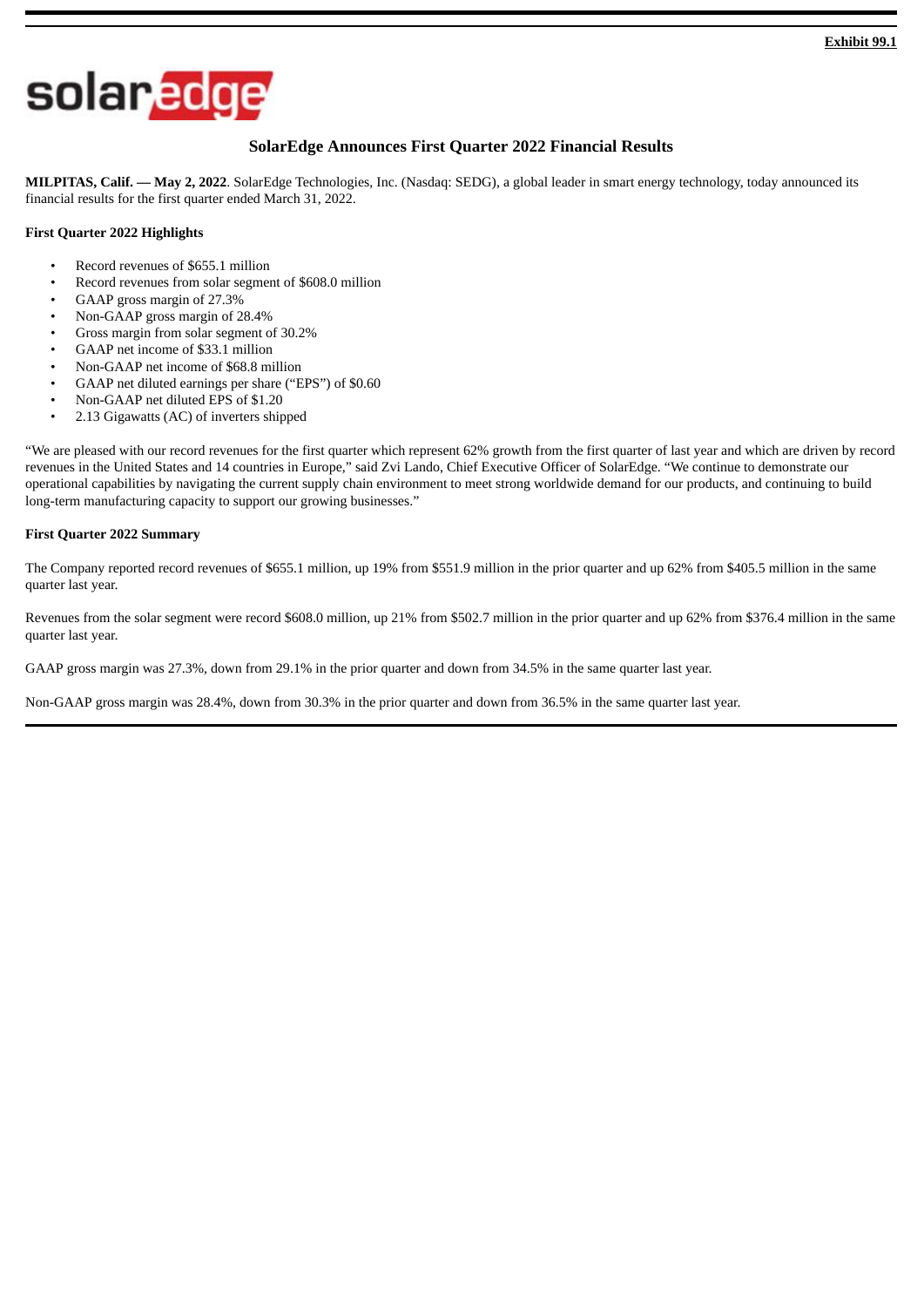Gross margin from the solar segment was 30.2%, down from 32.8% in the prior quarter and down from 39.7% in the same quarter last year.

GAAP operating expenses were \$128.1 million, up 7% from \$119.5 million in the prior quarter and up 34% from \$95.9 million in the same quarter last year.

Non-GAAP operating expenses were \$98.9 million, up 5% from \$94.1 million in the prior quarter and up 30% from \$76.2 million in the same quarter last year.

GAAP operating income was \$50.9 million, up 24% from \$41.0 million in the prior quarter and up 15% from \$44.1 million in the same quarter last year.

Non-GAAP operating income was \$87.2 million, up 20% from \$72.9 million in the prior quarter and up 21% from \$71.9 million in the same quarter last year.

GAAP net income was \$33.1 million, down 19% from \$41.0 million in the prior quarter and up 10% from \$30.1 million in the same quarter last year.

Non-GAAP net income was \$68.8 million, up 10% from \$62.8 million in the prior quarter and up 24% from \$55.5 million in the same quarter last year.

GAAP net diluted EPS was \$0.60, down from \$0.74 in the prior quarter and up from \$0.55 in the same quarter last year.

Non-GAAP net diluted EPS was \$1.20, up from \$1.10 in the prior quarter and up from \$0.98 in the same quarter last year.

Cash flow used in operating activities was \$163.0 million, compared with \$89.6 million generated from operating activities in the prior quarter and \$24.1 million generated from operating activities in the same quarter last year.

As of March 31, 2022, cash, cash equivalents, bank deposits, restricted bank deposit and marketable securities totaled \$979.0 million, net of debt, compared to \$548.0 million on December 31, 2021.

On March 17, 2022, the Company offered and sold 2,300,000 shares of its common stock in a public offering at a price of \$295.00 per share. The net proceeds to the Company after underwriters' discounts and commissions and offering costs were \$650.5 million.

### **Outlook for the Second Quarter 2022**

The Company also provides guidance for the second quarter ending June 30, 2022 as follows:

- Revenues to be within the range of \$710 million to \$740 million
- Non-GAAP gross margin expected to be within the range of 26% to 29%
- Revenues from solar segment to be within the range of \$660 million to \$690 million
- Gross margin from solar segment expected to be within the range of 28% to 31%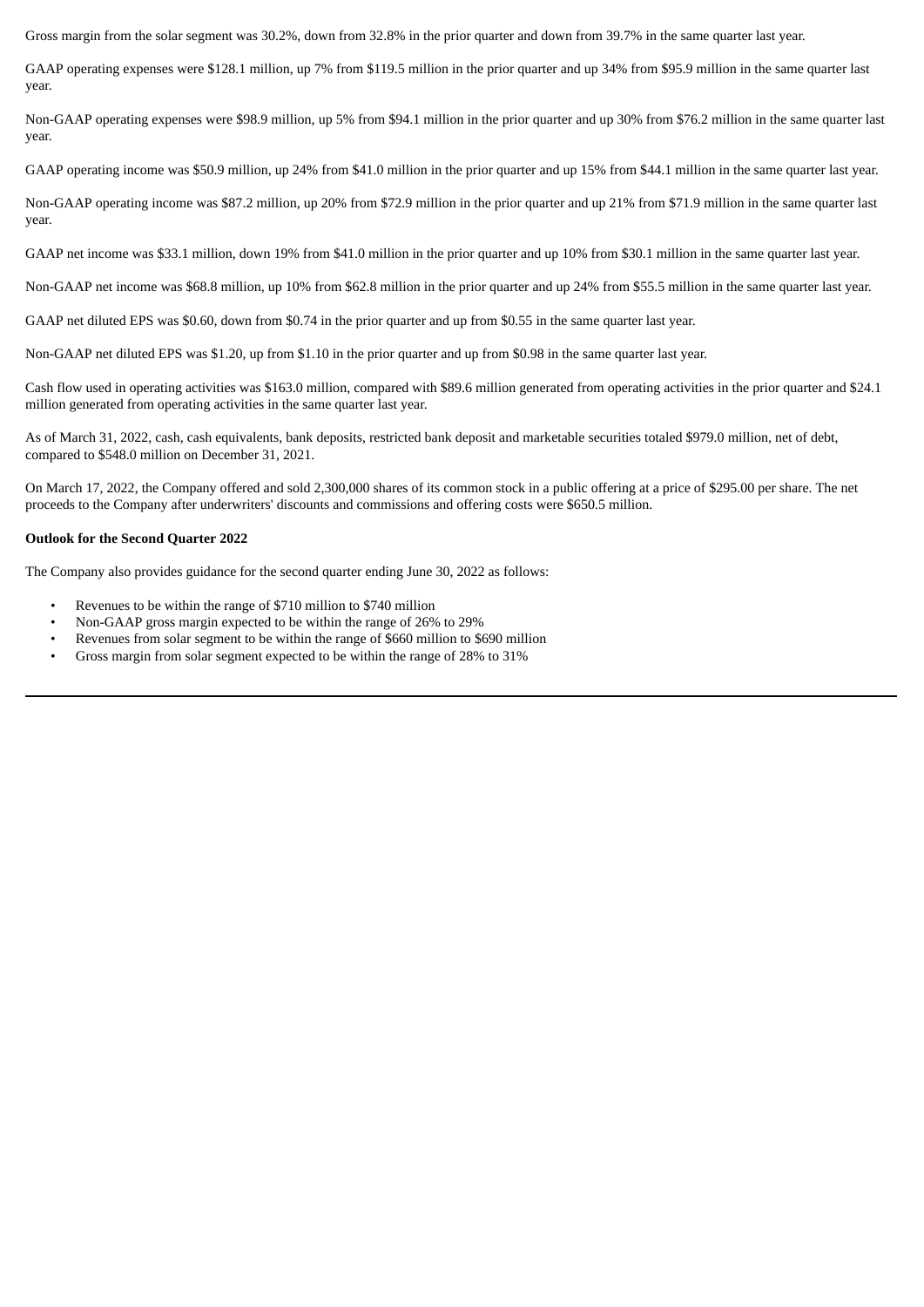## **Conference Call**

The Company will host a conference call to discuss these results at 4:30 p.m. ET on Monday, May 2, 2022. The call will be available, live, to interested parties by dialing 800-304-0389. For international callers, please dial +1 313-209-5140. The Conference ID number is 9289118. A live webcast will also be available in the Investors Relations section of the Company's website at: http://investors.solaredge.com

A replay of the webcast will be available in the Investor Relations section of the Company's web site approximately two hours after the conclusion of the call and will remain available for approximately 30 calendar days.

## **About SolarEdge**

SolarEdge is a global leader in smart energy technology. By leveraging world-class engineering capabilities and with a relentless focus on innovation, SolarEdge creates smart energy solutions that power our lives and drive future progress. SolarEdge developed an intelligent inverter solution that changed the way power is harvested and managed in photovoltaic (PV) systems. The SolarEdge DC optimized inverter seeks to maximize power generation while lowering the cost of energy produced by the PV system. Continuing to advance smart energy, SolarEdge addresses a broad range of energy market segments through its PV, storage, EV charging, batteries, UPS, electric vehicle powertrains, and grid services solutions. SolarEdge is online at www.solaredge.com

#### **Use of Non-GAAP Financial Measures**

The Company has presented certain non-GAAP financial measures in this release, such as non-GAAP net income, non-GAAP net diluted EPS, non-GAAP gross margin, non-GAAP operating expenses, non-GAAP operating income and non-GAAP gross margin from sale of solar products. Generally, a non-GAAP financial measure is a numerical measure of a company's performance, financial position, or cash flows that either exclude or include amounts that are not normally excluded or included in the most directly comparable measure calculated and presented in accordance with generally accepted accounting principles in the United States, or GAAP. Reconciliation of each non-GAAP financial measure to the most directly comparable GAAP financial measure can be found in the accompanying tables to this release. These non-GAAP financial measures do not reflect a comprehensive system of accounting, differ from GAAP measures with the same captions and may differ from non-GAAP financial measures with the same or similar captions that are used by other companies. As such, these non-GAAP measures should be considered as a supplement to, and not as a substitute for, or superior to, financial measures calculated in accordance with GAAP.

The Company uses these non-GAAP financial measures to analyze its operating performance and future prospects, develop internal budgets and financial goals, and to facilitate period-to-period comparisons. The Company believes that these non-GAAP financial measures reflect an additional way of viewing aspects of its operations that, when viewed with its GAAP results, provide a more complete understanding of factors and trends affecting its business.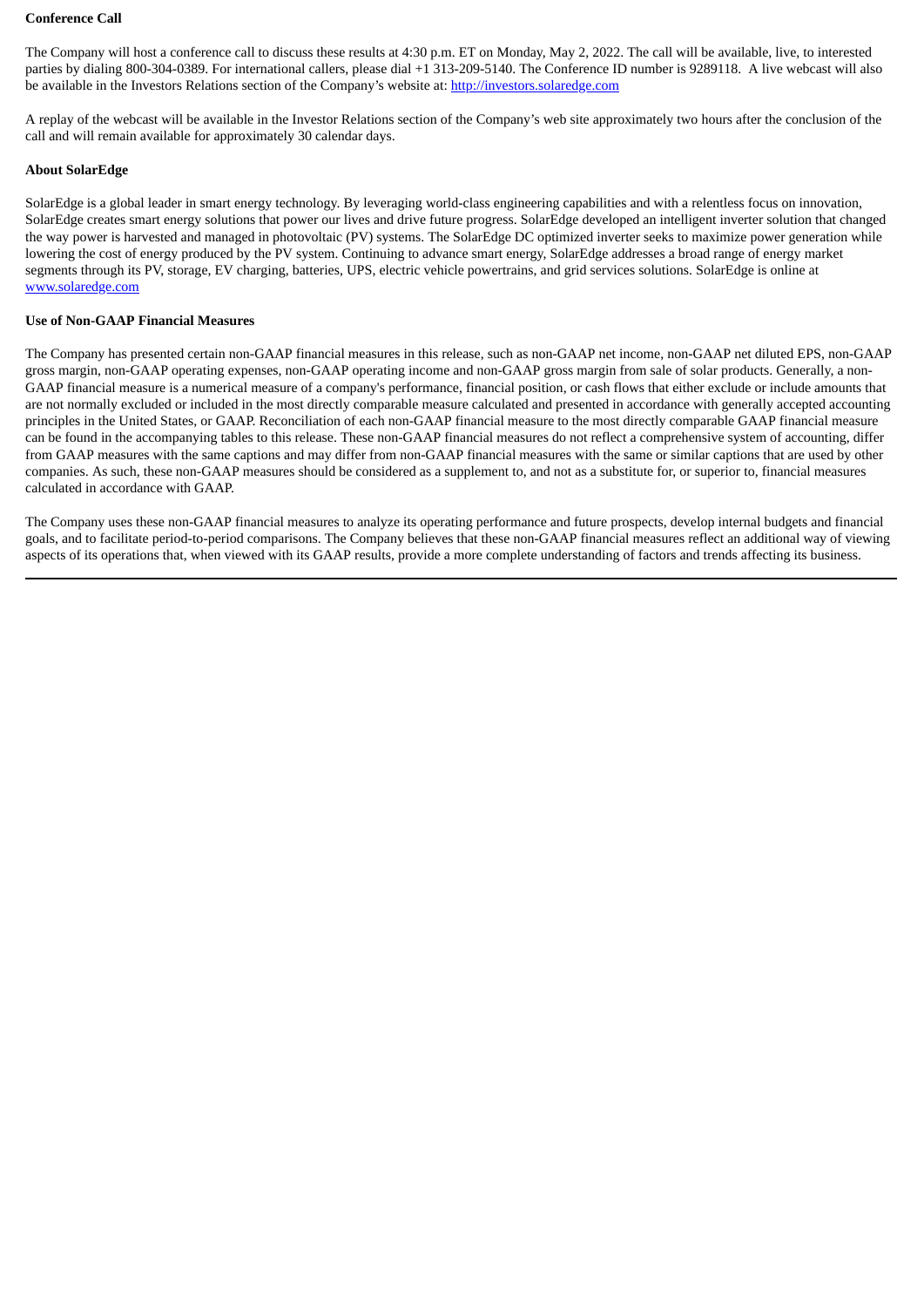### **Safe Harbor Statement under the Private Securities Litigation Reform Act of 1995**

This release contains forward looking statements which are made pursuant to the safe harbor provisions of the Private Securities Litigation Reform Act of 1995. These forward-looking statements include information, among other things, concerning: our possible or assumed future results of operations; future demands for solar energy solutions; business strategies; technology developments; financing and investment plans; dividend policy; competitive position; industry and regulatory environment; general economic conditions; potential growth opportunities; and the effects of competition. These forward-looking statements are often characterized by the use of words such as "anticipate," "believe," "could," "seek," "estimate," "expect," "intend," "may," "plan," "potential," "predict," "project," "should," "will," "would" or similar expressions and the negative or plural of those terms and other like terminology.

Forward-looking statements are only predictions based on our current expectations and our projections about future events. These forward-looking statements involve known and unknown risks, uncertainties and other factors that may cause our actual results, levels of activity, performance or achievements to be materially different from those expressed or implied by the forward-looking statements. Given these factors, you should not place undue reliance on these forward-looking statements. These factors include, but are not limited to, the matters discussed in the section entitled "Risk Factors" of our Annual Report on Form 10-K for the year ended December 31, 2021, filed on February 22, 2022 and our quarterly reports filed on Form 10-Q, Current Reports on Form 8-K and other reports filed with the SEC. All information set forth in this release is as of May 2, 2022. The Company undertakes no duty or obligation to update any forward-looking statements contained in this release as a result of new information, future events or changes in its expectations.

### **Investor Contacts**

SolarEdge Technologies, Inc. Ronen Faier, Chief Financial Officer +1 510-498-3263 investors@solaredge.com

Sapphire Investor Relations, LLC Erica Mannion or Michael Funari +1 617-542-6180 investors@solaredge.com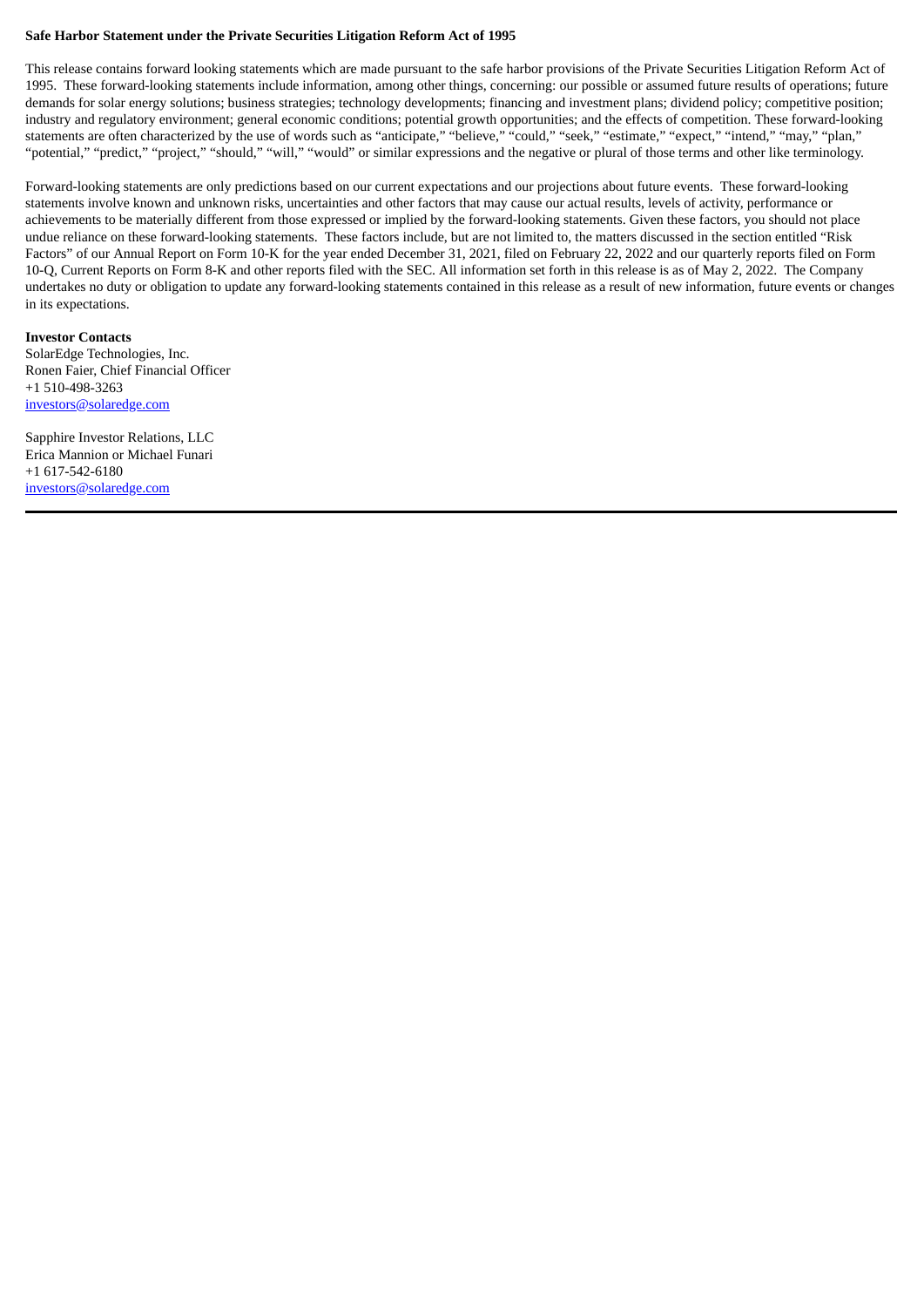### **SOLAREDGE TECHNOLOGIES INC. CONDENSED CONSOLIDATED STATEMENTS OF INCOME (Unaudited) (in thousands, except per share data)**

|                                 |    | <b>Three Months Ended</b><br>March 31, |                          |  |
|---------------------------------|----|----------------------------------------|--------------------------|--|
|                                 |    | 2022                                   | 2021                     |  |
| <b>Revenues</b>                 | S. | 655,080                                | 405,489<br><sup>\$</sup> |  |
| Cost of revenues                |    | 476,122                                | 265,415                  |  |
| Gross profit                    |    | 178,958                                | 140,074                  |  |
| Operating expenses:             |    |                                        |                          |  |
| Research and development        |    | 66,349                                 | 46,977                   |  |
| Sales and marketing             |    | 35,316                                 | 26,911                   |  |
| General and administrative      |    | 26,429                                 | 19,849                   |  |
| Other operating expenses        |    |                                        | 2,209                    |  |
| <b>Total operating expenses</b> |    | 128,094                                | 95,946                   |  |
| Operating income                |    | 50,864                                 | 44,128                   |  |
| Financial expense, net          |    | (5, 449)                               | (6,097)                  |  |
| Income before income taxes      |    | 45,415                                 | 38,031                   |  |
| Income taxes                    |    | 12,292                                 | 7,955                    |  |
| Net income                      |    | 33,123                                 | 30,076                   |  |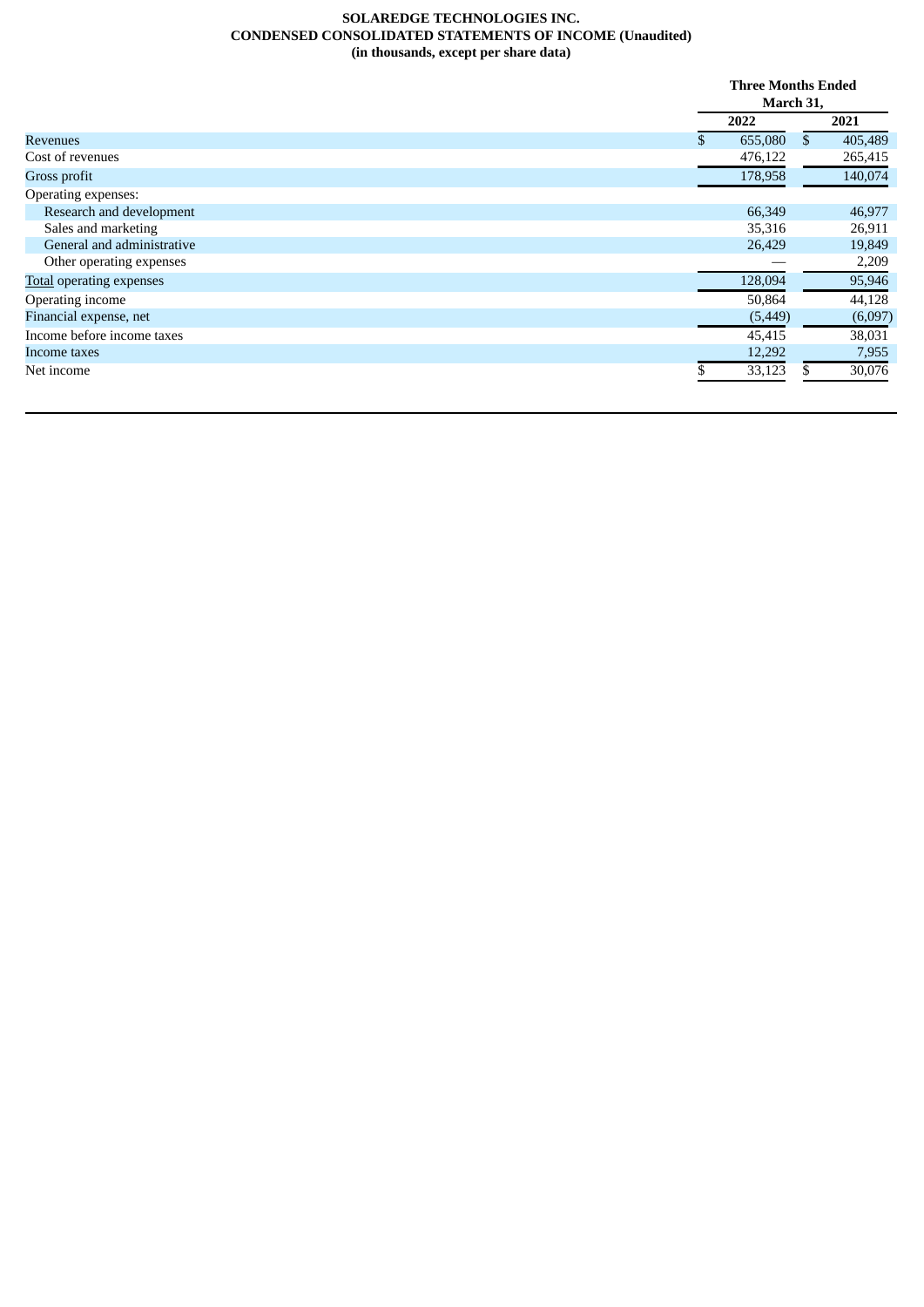### **SOLAREDGE TECHNOLOGIES INC. CONDENSED CONSOLIDATED BALANCE SHEETS (Unaudited) (in thousands, except per share data)**

|                                                                                                            |                 | March 31,<br>2022 |              | December 31,<br>2021 |
|------------------------------------------------------------------------------------------------------------|-----------------|-------------------|--------------|----------------------|
| <b>ASSETS</b>                                                                                              |                 |                   |              |                      |
| <b>CURRENT ASSETS:</b>                                                                                     |                 |                   |              |                      |
| Cash and cash equivalents                                                                                  | \$              | 1,002,772         | $\sqrt{3}$   | 530,089              |
| Marketable securities                                                                                      |                 | 158,557           |              | 167,728              |
| Trade receivables, net of allowances of \$3,226 and \$2,626, respectively                                  |                 | 676,820           |              | 456,339              |
| Inventories, net                                                                                           |                 | 432,504           |              | 380,143              |
| Prepaid expenses and other current assets                                                                  |                 | 191,664           |              | 176,992              |
| <b>Total current assets</b>                                                                                |                 | 2,462,317         |              | 1,711,291            |
| <b>LONG-TERM ASSETS:</b>                                                                                   |                 |                   |              |                      |
| Marketable securities                                                                                      |                 | 449,673           |              | 482,228              |
| Deferred tax assets, net                                                                                   |                 | 31,205            |              | 27,572               |
| Property, plant and equipment, net                                                                         |                 | 473,511           |              | 410,379              |
| Operating lease right-of-use assets, net                                                                   |                 | 59,783            |              | 47,137               |
| Intangible assets, net                                                                                     |                 | 55,734            |              | 58,861               |
| Goodwill                                                                                                   |                 | 127,109           |              | 129,629              |
| Other long-term assets                                                                                     |                 | 23,583            |              | 24,963               |
| <b>Total long-term assets</b>                                                                              |                 | 1,220,598         |              | 1,180,769            |
| Total assets                                                                                               | $\overline{\$}$ | 3,682,915         |              | 2,892,060            |
| LIABILITIES AND STOCKHOLDERS' EQUITY                                                                       |                 |                   |              |                      |
| <b>CURRENT LIABILITIES:</b>                                                                                |                 |                   |              |                      |
| Trade payables, net                                                                                        | \$              | 241,630           | $\mathbb{S}$ | 252,068              |
| Employees and payroll accruals                                                                             |                 | 84,309            |              | 74,465               |
| Warranty obligations                                                                                       |                 | 82,340            |              | 71,480               |
| Deferred revenues and customers advances                                                                   |                 | 25,511            |              | 17,789               |
| Accrued expenses and other current liabilities                                                             |                 | 134,951           |              | 109,379              |
| <b>Total current liabilities</b>                                                                           |                 | 568,741           |              | 525,181              |
| <b>LONG-TERM LIABILITIES:</b>                                                                              |                 |                   |              |                      |
| Convertible senior notes, net                                                                              |                 | 622,263           |              | 621,535              |
| Warranty obligations                                                                                       |                 | 210,326           |              | 193,680              |
| Deferred revenues                                                                                          |                 | 158,734           |              | 151,556              |
| Finance lease liabilities                                                                                  |                 | 53,405            |              | 40,508               |
| Operating lease liabilities                                                                                |                 | 48,480            |              | 38,912               |
| Other long-term liabilities                                                                                |                 | 10,441            |              | 10,649               |
| Total long-term liabilities                                                                                |                 | 1,103,649         |              | 1,056,840            |
| <b>COMMITMENTS AND CONTINGENT LIABILITIES</b>                                                              |                 |                   |              |                      |
| STOCKHOLDERS' EQUITY:                                                                                      |                 |                   |              |                      |
| Common stock of \$0.0001 par value - Authorized: 125,000,000 shares as of March 31, 2022 and December 31,  |                 |                   |              |                      |
| 2021; issued and outstanding: 55,386,146 and 52,815,395 shares as of March 31, 2022 and December 31, 2021, |                 |                   |              |                      |
| respectively                                                                                               |                 | 6                 |              | 5                    |
| Additional paid-in capital                                                                                 |                 | 1,373,405         |              | 687,295              |
| Accumulated other comprehensive loss                                                                       |                 | (46,067)          |              | (27, 319)            |
| Retained earnings                                                                                          |                 | 683,181           |              | 650,058              |
| Total stockholders' equity                                                                                 |                 | 2,010,525         |              | 1,310,039            |
| Total liabilities and stockholders' equity                                                                 | \$              | 3,682,915         | \$           | 2,892,060            |
|                                                                                                            |                 |                   |              |                      |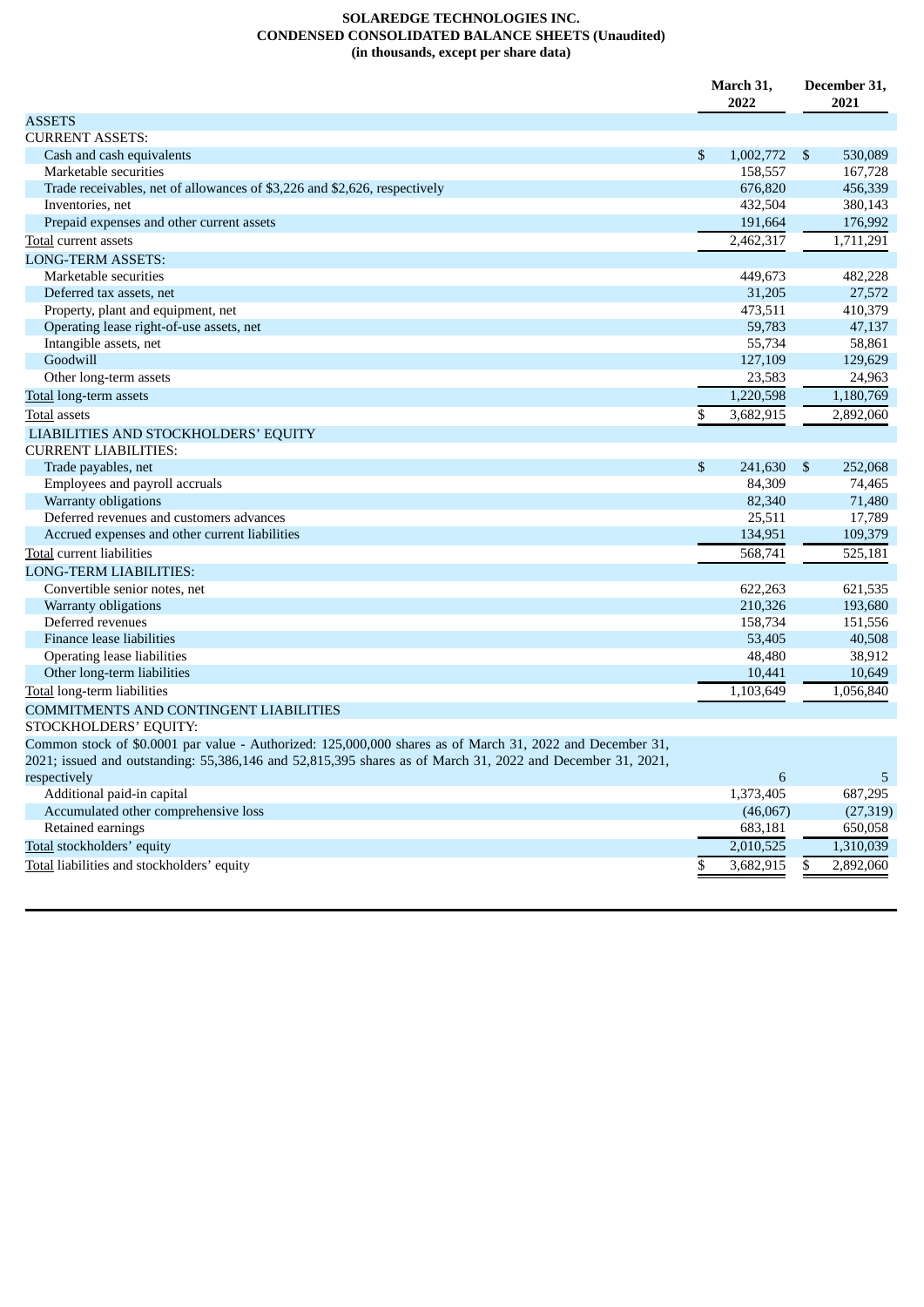#### **SOLAREDGE TECHNOLOGIES INC. CONDENSED CONSOLIDATED STATEMENTS OF CASH FLOWS (Unaudited) (in thousands, except per share data)**

|                                                                                                    | <b>Three Months Ended</b><br>March 31, |            |    |            |
|----------------------------------------------------------------------------------------------------|----------------------------------------|------------|----|------------|
|                                                                                                    |                                        | 2022       |    | 2021       |
| Cash flows from operating activities:                                                              |                                        |            |    |            |
| Net income                                                                                         | \$                                     | 33,123     | \$ | 30,076     |
| Adjustments to reconcile net income to net cash provided by operating activities:                  |                                        |            |    |            |
| Depreciation of property, plant and equipment                                                      |                                        | 9,002      |    | 6,887      |
| Amortization of intangible assets                                                                  |                                        | 2,658      |    | 2,391      |
| Amortization of debt discount and debt issuance costs                                              |                                        | 728        |    | 724        |
| Amortization of premium and accretion of discount on available-for-sale marketable securities, net |                                        | 2,550      |    | 1,295      |
| Stock-based compensation expenses                                                                  |                                        | 34,107     |    | 23,153     |
| Deferred income taxes, net                                                                         |                                        | (1,034)    |    | (2, 141)   |
| Loss (gain) from sale and disposal of assets                                                       |                                        | (410)      |    | 2,147      |
| Exchange rate fluctuations and other items, net                                                    |                                        | 3,024      |    | 13,303     |
| Changes in assets and liabilities:                                                                 |                                        |            |    |            |
| Inventories, net                                                                                   |                                        | (51, 323)  |    | (8,376)    |
| Prepaid expenses and other assets                                                                  |                                        | (17, 163)  |    | 20,218     |
| Trade receivables, net                                                                             |                                        | (224, 865) |    | (57, 380)  |
| Trade payables, net                                                                                |                                        | (28, 045)  |    | (39,034)   |
| Employees and payroll accruals                                                                     |                                        | 9,246      |    | 7,477      |
| Warranty obligations                                                                               |                                        | 27,629     |    | 13,088     |
| Deferred revenues and customers advances                                                           |                                        | 15,029     |    | 3,615      |
| Other liabilities, net                                                                             |                                        | 22,755     |    | 6,640      |
| Net cash provided by (used in) operating activities                                                |                                        | (162, 989) |    | 24,083     |
| Cash flows from investing activities:                                                              |                                        |            |    |            |
| Proceed from sales and maturities of available-for-sale marketable securities                      |                                        | 53,096     |    | 40,450     |
| Purchase of property, plant and equipment                                                          |                                        | (43, 210)  |    | (24, 545)  |
| Investment in available-for-sale marketable securities                                             |                                        | (26, 712)  |    | (186, 528) |
| Withdrawal from bank deposits, net                                                                 |                                        |            |    | 16,470     |
| Other investing activities                                                                         |                                        | 1,692      |    | 571        |
| Net cash used in investing activities                                                              | \$                                     | (15, 134)  | \$ | (153, 582) |
| Cash flows from financing activities:                                                              |                                        |            |    |            |
| Proceeds from secondary public offering, net of issuance costs                                     |                                        | 650,526    |    |            |
| Proceeds from exercise of stock-based awards                                                       |                                        | 1,478      |    | 5,008      |
| Proceeds (withholdings) from stock-based awards, net                                               |                                        | 822        |    | (6, 724)   |
| Other financing activities                                                                         |                                        | (491)      |    | (346)      |
| Net cash provided by (used in) financing activities                                                |                                        | 652,335    |    | (2,062)    |
| Increase (decrease) in cash and cash equivalents                                                   |                                        | 474,212    |    | (131, 561) |
| Cash and cash equivalents at the beginning of the period                                           |                                        | 530,089    |    | 827,146    |
| Effect of exchange rate differences on cash and cash equivalents                                   |                                        | (1,529)    |    | (10, 428)  |
| Cash and cash equivalents at the end of the period                                                 | \$                                     | 1,002,772  | \$ | 685,157    |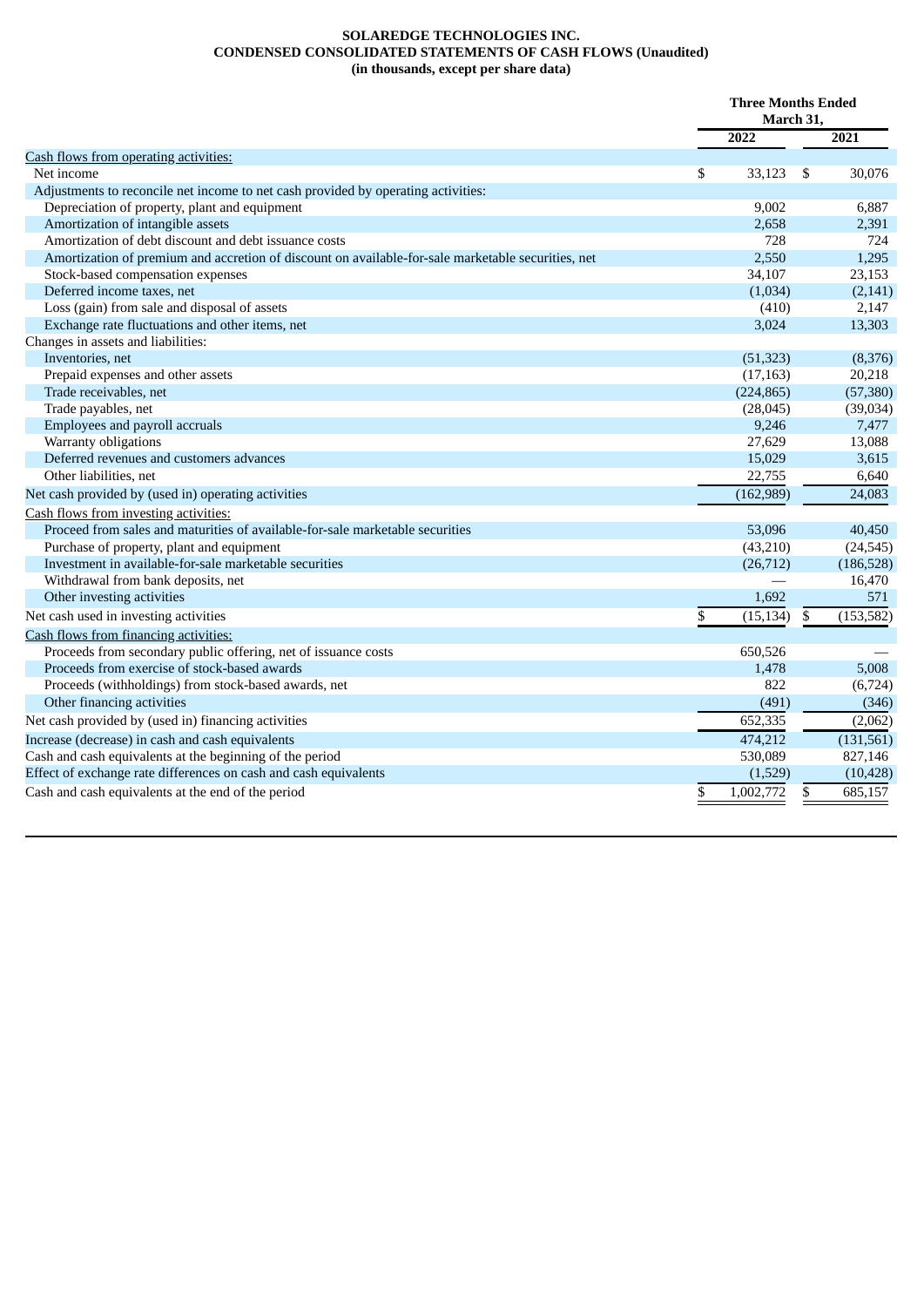# **SOLAREDGE TECHNOLOGIES INC. RECONCILIATION OF NON-GAAP FINANCIAL MEASURES (Unaudited)**

(in thousands, except per share data and percentages)

|                                                        |                   | <b>Reconciliation of GAAP to Non-GAAP</b><br>Three months ended |                   |  |  |
|--------------------------------------------------------|-------------------|-----------------------------------------------------------------|-------------------|--|--|
|                                                        |                   |                                                                 |                   |  |  |
|                                                        | March 31,<br>2022 | December 31,<br>2021                                            | March 31,<br>2021 |  |  |
| <b>Gross profit (GAAP)</b>                             | 178,958           | 160,491                                                         | 140,074           |  |  |
| Revenues from finance component                        | (135)             | (122)                                                           | (86)              |  |  |
| Stock-based compensation                               | 5,062             | 4,373                                                           | 5,790             |  |  |
| Amortization and depreciation of acquired assets       | 2,219             | 2,272                                                           | 2,312             |  |  |
| <b>Gross profit (Non-GAAP)</b>                         | 186,104           | 167,014                                                         | 148,090           |  |  |
| <b>Gross margin (GAAP)</b>                             | 27.3%             | 29.1%                                                           | 34.5%             |  |  |
| Revenues from finance component                        | 0.0%              | $0.0\%$                                                         | $0.0\%$           |  |  |
| Stock-based compensation                               | 0.8%              | 0.8%                                                            | 1.4%              |  |  |
| Amortization and depreciation of acquired assets       | 0.3%              | 0.4%                                                            | 0.6%              |  |  |
| <b>Gross margin (Non-GAAP)</b>                         | 28.4%             | 30.3%                                                           | 36.5%             |  |  |
| <b>Operating expenses (GAAP)</b>                       | 128,094           | 119,453                                                         | 95,946            |  |  |
| Stock-based compensation - R&D                         | (14,985)          | (14, 872)                                                       | (8,798)           |  |  |
| Stock-based compensation - S&M                         | (6,701)           | (5,882)                                                         | (5, 435)          |  |  |
| Stock-based compensation - G&A                         | (7, 359)          | (4,076)                                                         | (3, 130)          |  |  |
| Amortization and depreciation of acquired assets - R&D | (303)             | (302)                                                           | (12)              |  |  |
| Amortization and depreciation of acquired assets - S&M | (236)             | (225)                                                           | (237)             |  |  |
| Amortization and depreciation of acquired assets - G&A | (6)               | (6)                                                             | (8)               |  |  |
| Gain (loss) from assets sales and disposal             | 410               | 18                                                              | 62                |  |  |
| Other operating income (expenses)                      |                   |                                                                 | (2,209)           |  |  |
| <b>Operating expenses (Non-GAAP)</b>                   | 98,914            | 94,108                                                          | 76,179            |  |  |
| <b>Operating income (GAAP)</b>                         | 50,864            | 41,038                                                          | 44,128            |  |  |
| Revenues from finance component                        | (135)             | (122)                                                           | (86)              |  |  |
| Stock-based compensation                               | 34,107            | 29,203                                                          | 23,153            |  |  |
| Amortization and depreciation of acquired assets       | 2,764             | 2,805                                                           | 2,569             |  |  |
| Loss (gain) from assets sales and disposal             | (410)             | (18)                                                            | (62)              |  |  |
| Other operating (income) expenses                      |                   |                                                                 | 2,209             |  |  |
| <b>Operating income (Non-GAAP)</b>                     | 87,190            | 72,906                                                          | 71,911            |  |  |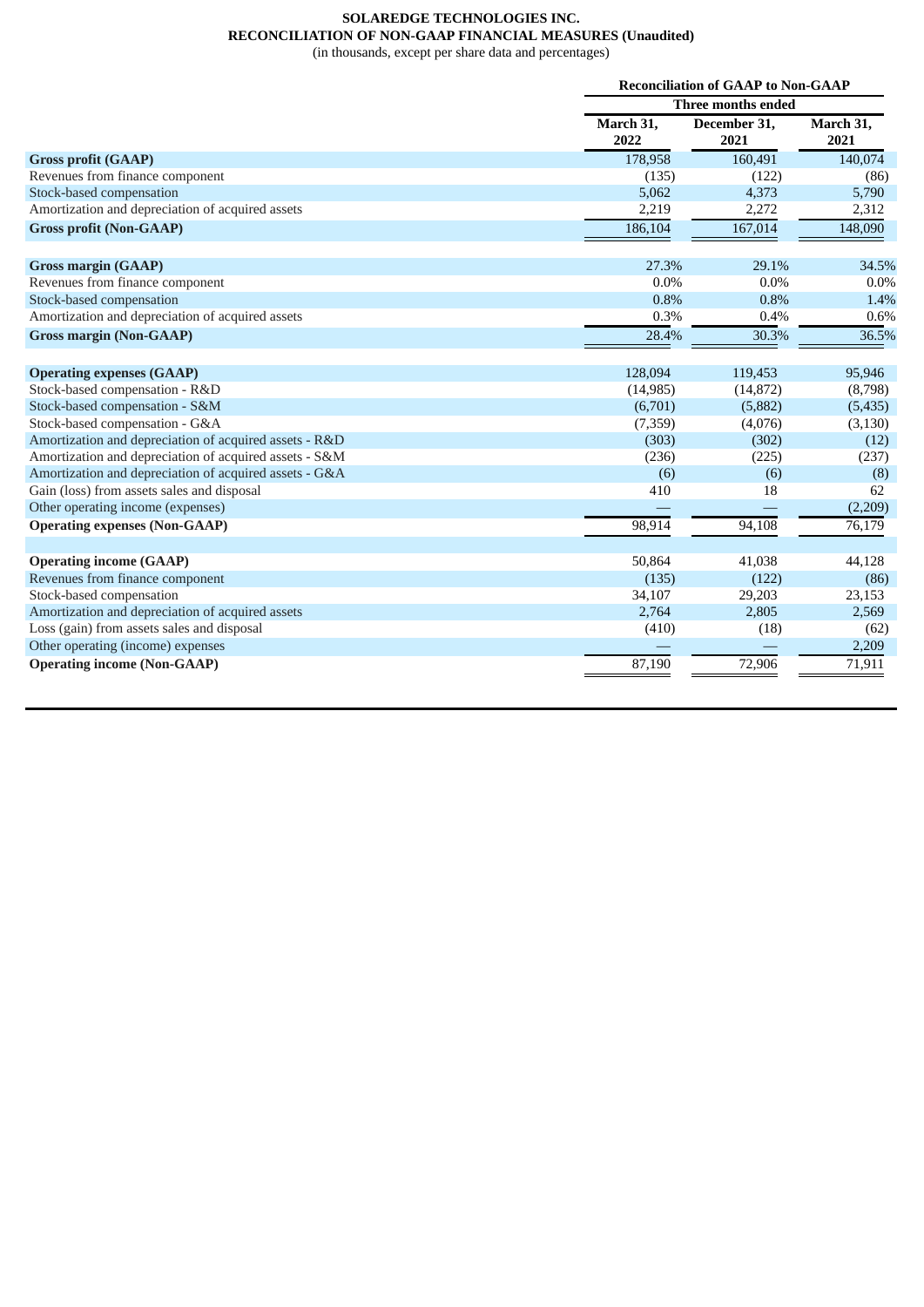# **SOLAREDGE TECHNOLOGIES INC. RECONCILIATION OF NON-GAAP FINANCIAL MEASURES (Unaudited)**

(in thousands, except per share data and percentages)

|                                                  | <b>Reconciliation of GAAP to non-GAAP</b> |                      |                   |
|--------------------------------------------------|-------------------------------------------|----------------------|-------------------|
|                                                  | Three months ended                        |                      |                   |
|                                                  | March 31,<br>2022                         | December 31,<br>2021 | March 31,<br>2021 |
| Financial income (expense), net (GAAP)           | (5, 449)                                  | (6, 324)             | (6,097)           |
| Notes due 2025                                   | 728                                       | 727                  | 724               |
| Non cash interest                                | 1,609                                     | 1,527                | 1,336             |
| Unrealized gains/losses                          |                                           | (541)                |                   |
| Currency fluctuation related to lease standard   | (1,792)                                   | 2,422                | (2,289)           |
| Financial income (expense), net (non-GAAP)       | (4,904)                                   | (2, 189)             | (6,326)           |
| Income tax benefit (expense) (GAAP)              | (12,292)                                  | 6,240                | (7,955)           |
| Uncertain tax positions                          |                                           | (9,007)              |                   |
| Deferred taxes                                   | (1,201)                                   | (5, 181)             | (2, 141)          |
| Income tax benefit (expense) (Non-GAAP)          | (13, 493)                                 | (7,948)              | (10,096)          |
|                                                  |                                           |                      |                   |
| <b>Net income (GAAP)</b>                         | 33,123                                    | 40,954               | 30,076            |
| Revenues from finance component                  | (135)                                     | (122)                | (86)              |
| Stock-based compensation                         | 34,107                                    | 29,203               | 23,153            |
| Amortization and depreciation of acquired assets | 2,764                                     | 2,805                | 2,569             |
| Loss (gain) from assets sales and disposal       | (410)                                     | (18)                 | (62)              |
| Other operating (income) expenses                |                                           |                      | 2,209             |
| Notes due 2025                                   | 728                                       | 727                  | 724               |
| Non cash interest                                | 1,609                                     | 1,527                | 1,336             |
| Unrealized gains (losses)                        |                                           | (541)                |                   |
| Currency fluctuation related to lease standard   | (1,792)                                   | 2,422                | (2,289)           |
| Uncertain tax positions                          |                                           | (9,007)              |                   |
| Deferred taxes                                   | (1,201)                                   | (5, 181)             | (2, 141)          |
| <b>Net income (Non-GAAP)</b>                     | 68,793                                    | 62,769               | 55,489            |